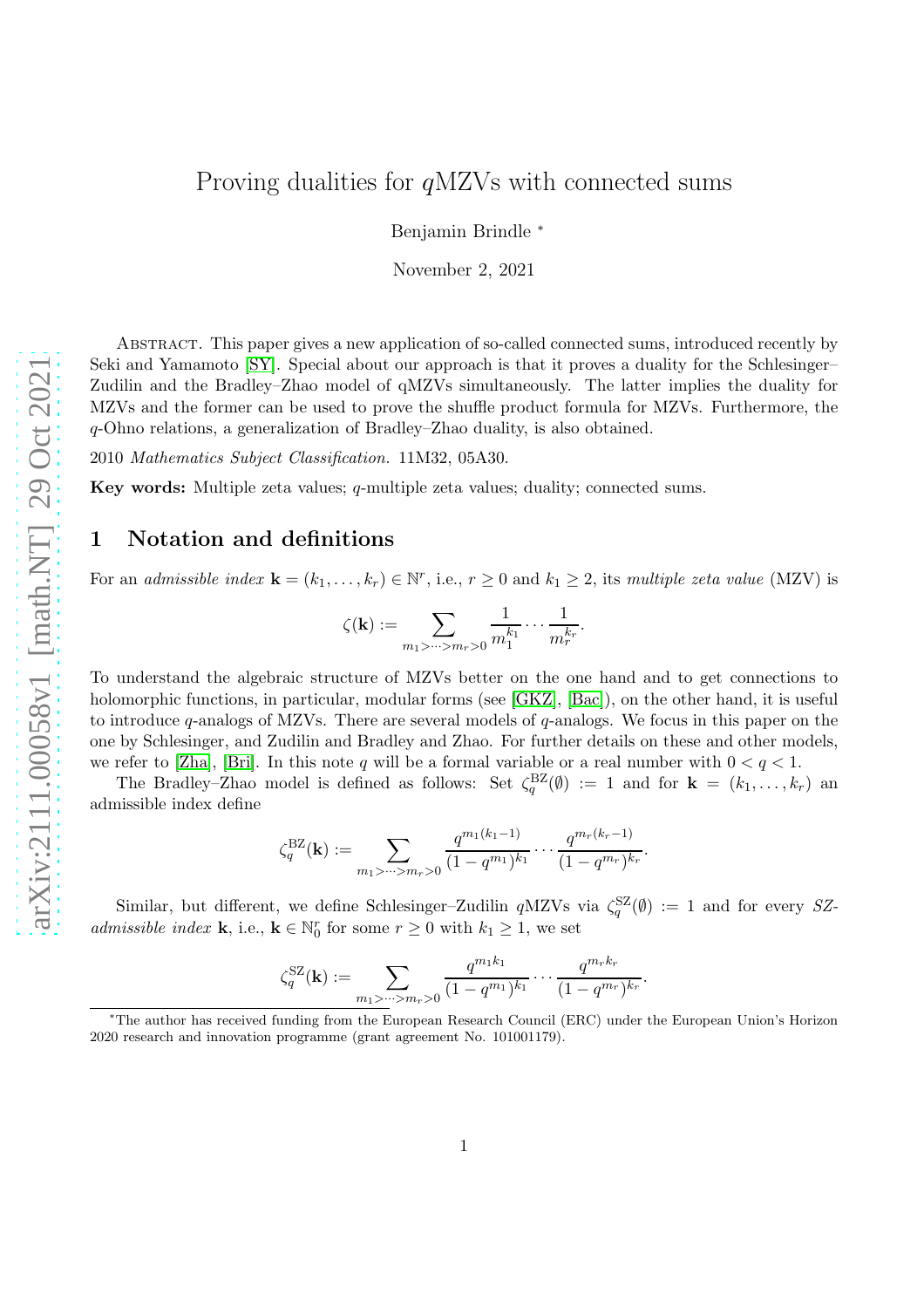## 2 Dualities

Write an admissible index **k** in the shape  $\mathbf{k} = (k_1 + 1, \{1\}^{d_1-1}, \ldots, k_r + 1, \{1\}^{d_r-1})$  with  $k_j, d_j \geq 1$ unique  $({1}^d$  means that 1 is repeated d-times). For the next two theorems, we need the dual index,

$$
\mathbf{k}^{\vee} := (d_r + 1, \{1\}^{k_r - 1}, \dots, d_1 + 1, \{1\}^{k_1 - 1}).
$$

<span id="page-1-0"></span>**Theorem 1** (MZV-Duality, [\[Zag,](#page-5-5) §9]). For every admissible index **k**, we have  $\zeta(\mathbf{k}) = \zeta(\mathbf{k}^{\vee})$ .

The next theorem can be seen as a q-analogue of MZV-duality since MZV-duality follows immediately from it (cf. the proof):

<span id="page-1-2"></span>**Theorem 2** (BZ-Duality, [\[Bra,](#page-5-6) Thm. 5]). For every admissible index **k**, we have  $\zeta_q^{\text{BZ}}(\mathbf{k}) = \zeta_q^{\text{BZ}}(\mathbf{k}^{\vee})$ .

A generalization of BZ-duality are the so-called q-Ohno relations, of which BZ-duality is the special case  $c = 0$ :

<span id="page-1-3"></span>**Theorem 3** (q-Ohno relation, [\[OT,](#page-5-7) Thm. 1]). For any admissible index  $\mathbf{k} = (k_1, \ldots, k_r)$  and any  $c \in \mathbb{N}_0$  we have

$$
\sum_{|\mathbf{c}|=c} \zeta_q^{\mathrm{BZ}} \left( \mathbf{k} + \mathbf{c} \right) = \sum_{|\mathbf{c}|=c} \zeta_q^{\mathrm{BZ}} \left( \mathbf{k}^{\vee} + \mathbf{c} \right),
$$

where we sum over all  $\mathbf{c} = (c_1, \ldots, c_r) \in \mathbb{N}_0^r$  with  $|\mathbf{c}| := c_1 + \cdots + c_r = c$ .

For the SZ-model, we write an SZ-admissible index in the shape  $\mathbf{k} = (k_1 + 1, \{0\}^{d_1}, \ldots, k_r + 1, \{0\}^{d_r})$ with  $k_j, d_j \geq 0$  unique and define the SZ-dual index,

$$
\mathbf{k}^{\dagger} := (d_r + 1, \{0\}^{k_r}, \dots, d_1 + 1, \{0\}^{k_1}).
$$

<span id="page-1-1"></span>**Theorem 4** (SZ-Duality, [\[Zha,](#page-5-3) Thm. 8.3]). For **k** SZ-admissible, we have  $\zeta_q^{\text{SZ}}(\mathbf{k}) = \zeta_q^{\text{SZ}}(\mathbf{k}^{\dagger})$ .

Note that BZ- and SZ-duality on algebraic level look the same, both can be obtained by the same anti-automorphism on the non-commutative free algebra in two variables (see, e.g., [\[Bri,](#page-5-4) Thm. 3.5, Thm. 3.16]). But they imply different things. BZ-duality gives direct duality for MZVs, while SZ-duality does not. However, SZ-duality implies another important result in the theory of MZVs, namely the shuffle product formula (cf. [\[EMS\]](#page-5-8), [\[Sin\]](#page-5-9), for details [\[Bri,](#page-5-4) Thm. 3.46]).

For some calculations in the next section we need the connection between admissible and SZadmissible index: An index k is admissible if and only if  $k - 1$  is SZ-admissible  $(k + 1)$  is the index, which is k with every entry increased by 1; similar for  $k - 1$ ). Furthermore, we have for k admissible

$$
(\mathbf{k} - \mathbf{1})^{\dagger} = \mathbf{k}^{\vee} - \mathbf{1}.\tag{2.1}
$$

### 3 Connected sums & proof of dualities

As a new tool for proving identities among  $(q-)$  multiple zeta values, Seki and Yamamoto introduced the concept of so-called connected sums (this notion is independent of connected sums in topology). With connected sums, they have proven, e.g., the duality of MZVs, Hoffman's identity, and the  $q$ -analogue of Ohno's relation, cf. [\[Sek\]](#page-5-10) or [\[SY\]](#page-5-0).

Using connected sums, we give a new proof of the duality of Schlesinger–Zudilin  $qMZVs$ , the duality of Bradley–Zhao qMZVs and the usual duality of MZVs. It turns out that the connected sum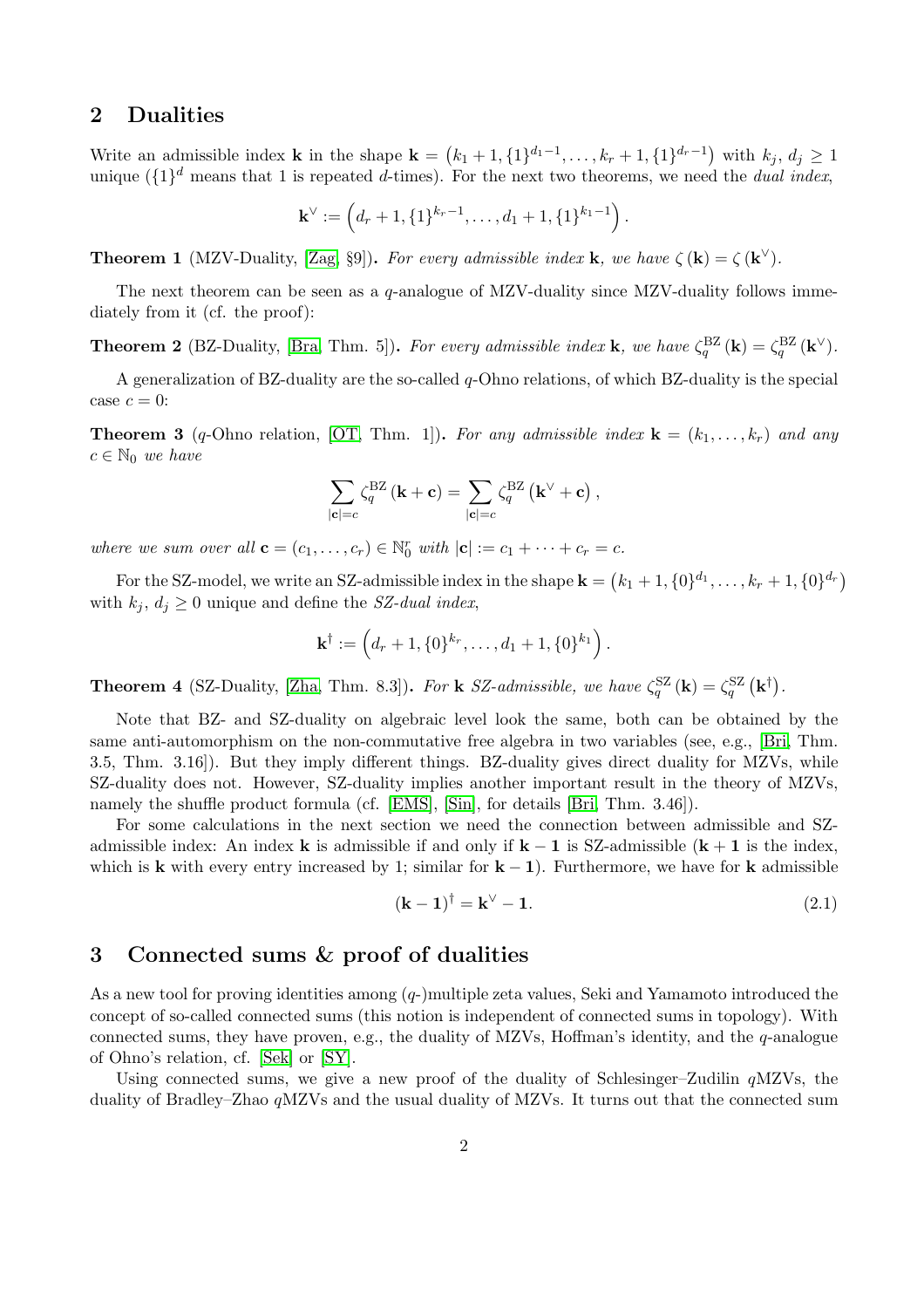defined below has the power to prove all three statements at once. As a by-product, we also get a proof for the q-Ohno relation. The proof is inspired by the one of Seki and Yamamoto ( $[SY]$ ), where the authors proved  $q$ -Ohno's relation for non-modified Bradley–Zhao  $q$ MZVs. We work with modified qMZVs, which will be here the reason that we can prove also Schlesinger–Zudilin duality at the same time.

**Definition 5** (Connected sum). Let be  $r, s \ge 0$ ,  $\mathbf{k} = (k_1, \ldots, k_r) \in \mathbb{N}_0^r$ ,  $\ell = (\ell_1, \ldots, \ell_s) \in \mathbb{N}_0^s$  and  $x$ real with  $|x| < 1$ . Define the connected sum as

$$
Z_q(\mathbf{k};\ell;x) := \sum_{\substack{m_1 > \dots > m_r > m_{r+1}=0 \\ n_1 > \dots > n_s > n_{s+1}=0}} \prod_{i=1}^r \frac{q^{m_i k_i}}{(1-q^{m_i}x)(1-q^{m_i})^{k_i}} \prod_{j=1}^s \frac{q^{n_j \ell_j}}{(1-q^{n_j}x)(1-q^{n_j})^{\ell_j}}
$$

$$
\times \frac{q^{m_1 n_1} f_q(m_1;x) f_q(n_1;x)}{f_q(m_1+n_1;x)},
$$

where  $f_q(m; x) := \prod^m$  $h=1$  $(1 - q^h x).$ 

#### <span id="page-2-0"></span>Remark 6.

(i) The connected sum  $Z_q$  is symmetric in **k** and  $\ell$  by definition.

(ii) Notice that the connected sum is well-defined in the sense that it is a series over positive real numbers and hence either a positive real number (if convergent) or  $+\infty$  (if not convergent).

(iii) If  $k_1 \geq 1$ , then  $Z_q(\mathbf{k}; \emptyset; 0) = \zeta_q^{\text{SZ}}(\mathbf{k})$ . (iv) If  $k_1 \geq 1$ , then  $\lim_{x \to 1} Z_q(\mathbf{k}; \emptyset; x) = \zeta_q^{\text{BZ}}(\mathbf{k} + 1)$ .

**Proposition 7** (Boundary conditions). If  $k_1 \geq 1$ ,  $0 < q < 1$  and  $x \in \mathbb{R}$  with  $|x| < 1$ , then  $Z_q(\mathbf{k}; \emptyset; x)$ is a well-defined real number.

Proof. One has

$$
Z_q(\mathbf{k};\emptyset;x) = \sum_{m_1 > \dots > m_{r+1}:=0} \prod_{i=1}^r \frac{q^{m_i k_i}}{(1-q^{m_i}x)(1-q^{m_i})^{k_i}}
$$
  
 
$$
\leq \frac{1}{(1-qx)^r} \sum_{m_1 > \dots > m_{r+1}:=0} \prod_{i=1}^r \frac{q^{m_i k_i}}{(1-q^{m_i})^{k_i}} = \frac{1}{(1-qx)^r} \zeta_q^{\text{SZ}}(k_1,\dots,k_r),
$$

which is well-defined since  $k_1 \geq 1$ , i.e.,  $(k_1, \ldots, k_r)$  SZ-admissible.

After we have checked well-definednes of  $Z_q$ , we state and prove now distinguished relations among our connected sums.

**Theorem 8** (Transport relations). Let be  $r, s \geq 0$  and  $k_1, \ldots, k_r, \ell_1, \ldots, \ell_s \geq 0$ . If  $s > 0$ ,

$$
Z_q((0, k_1, \ldots, k_r); (\ell_1, \ldots, \ell_s); x) = Z_q((k_1, \ldots, k_r); (\ell_1 + 1, \ell_2, \ldots, \ell_s); x)
$$
\n(3.1)

<span id="page-2-2"></span><span id="page-2-1"></span> $\Box$ 

and if  $r > 0$ ,

$$
Z_q((k_1+1,k_2,\ldots,k_r);(\ell_1,\ldots,\ell_s);x) = Z_q((k_1,\ldots,k_r);(0,\ell_1,\ell_2,\ldots,\ell_s);x).
$$
 (3.2)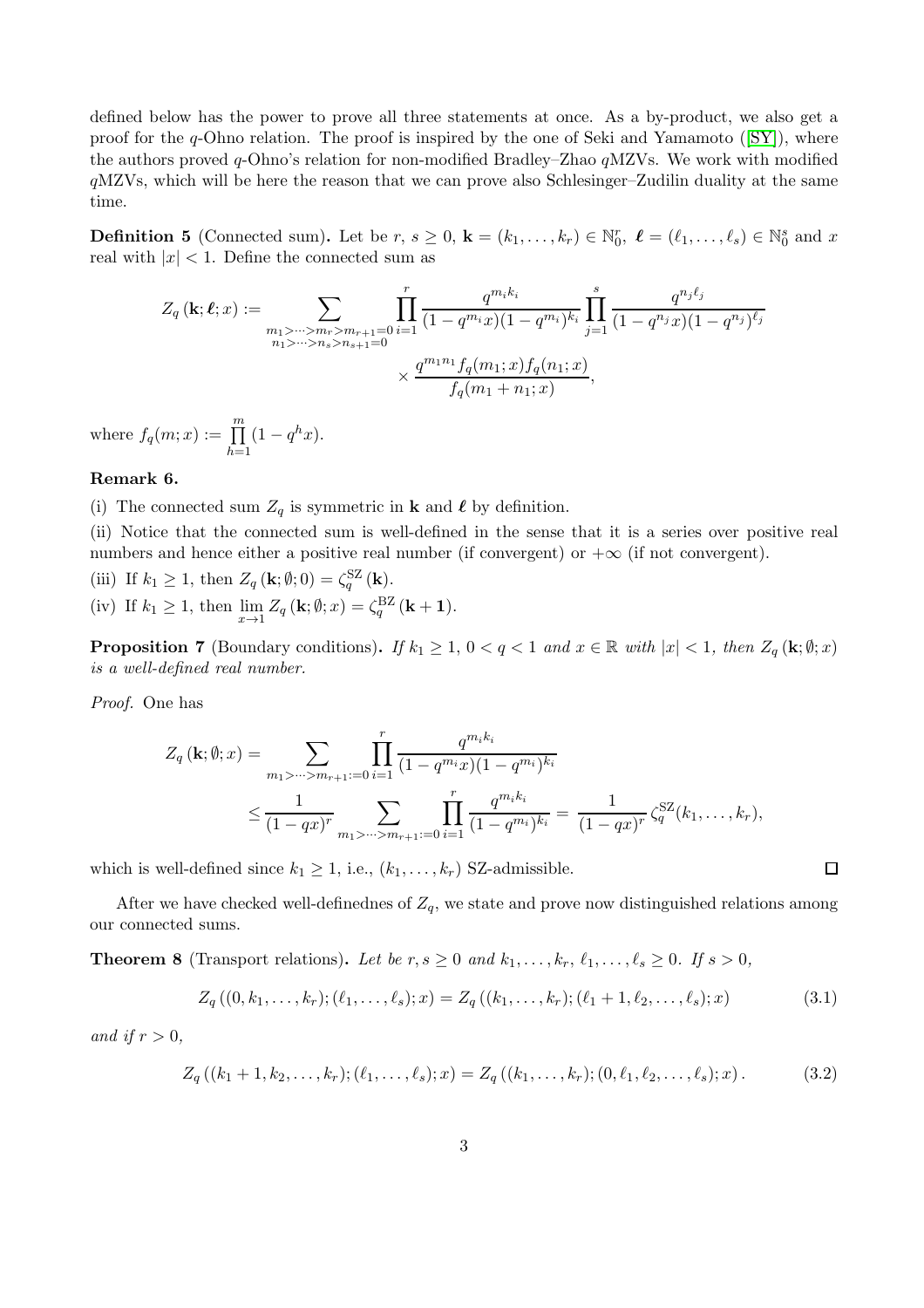Proof. The second equality follows from the first by symmetry and the first one is obtained from

$$
\sum_{a>m} \frac{1}{1 - q^a x} \frac{q^{an} f_q(a; x) f_q(n; x)}{f_q(a+n; x)}
$$
  
= 
$$
\frac{q^n}{1 - q^n} \sum_{a>m} \left( \frac{q^{(a-1)n} f_q(a-1; x) f_q(n; x)}{f_q(a+n-1; x)} - \frac{q^{an} f_q(a; x) f_q(n; x)}{f_q(a+n; x)} \right)
$$
  
= 
$$
\frac{q^n}{1 - q^n} \frac{q^{mn} f_q(m; x) f_q(n; x)}{f_q(m+n; x)}
$$

and setting  $m = m_1$ ,  $n = n_1$ ,  $a = m_0$ .

This theorem is the key of proving Theorems [1–](#page-1-0)[4.](#page-1-1) Especially, the following corollary will be needed, together with the connection of  $Z_q$  with  $\zeta_q^{\text{BZ}}$  resp.  $\zeta_q^{\text{SZ}}$  (Remark [6\)](#page-2-0).

<span id="page-3-1"></span>**Corollary 9.** For every SZ-admissible index **k** and real x with  $|x| < 1$  we have

$$
Z_q(\mathbf{k};\emptyset;x)=Z_q\left(\emptyset;\mathbf{k}^\dagger;x\right).
$$

*Proof.* For all indices **k** and  $\ell$  and  $k \geq 1$ ,  $d \geq 0$  we obtain (by  $(k, \{0\}^d, \mathbf{k})$ ) we mean the concatination of the indices  $(k, \{0\}^d)$  and **k**) by applying k-times [\(3.2\)](#page-2-1) first and then  $(d+1)$ -times [\(3.1\)](#page-2-2)

$$
Z_q\left(\left(k,\{0\}^d,\mathbf{k}\right);\boldsymbol{\ell};x\right)=Z_q\left(\left(\{0\}^{d+1},\mathbf{k}\right);\left(\{0\}^k,\boldsymbol{\ell}\right);x\right)=Z_q\left(\mathbf{k},\left(d+1,\{0\}^{k-1};\boldsymbol{\ell}\right);x\right).
$$
 (3.3)

Now, set  $\ell = \emptyset$  and write an SZ-admissible index **k** in the form

$$
\mathbf{k} = (k_1, \{0\}^{d_1}, \dots, k_r, \{0\}^{d_r}).
$$

Then we obtain the corollary by induction on  $r$  and using  $(3.3)$  in the induction step.

With the connection of  $Z_q$  and  $\zeta_q^{\text{SZ}}$  (Rem. [6](#page-2-0) (iii)), SZ-duality follows directly:

*Proof of Theorem [4.](#page-1-1)* Take some SZ-admissible index **k**. Using the symmetry of  $Z_q$  and setting  $x = 0$ , the claim follows by Corollary [9:](#page-3-1)

$$
\zeta_q^{\rm SZ}(\mathbf{k}) = Z_q(\mathbf{k}; \emptyset; 0) = Z_q\left(\emptyset; \mathbf{k}^\dagger; 0\right) = Z_q\left(\mathbf{k}^\dagger; \emptyset; 0\right) = \zeta_q^{\rm SZ}\left(\mathbf{k}^\dagger\right).
$$

Analogously, we are able to prove BZ-duality:

*Proof of Theorem [2.](#page-1-2)* For an admissible index  $\bf{k}$  we have, using Remark [6](#page-2-0) and Corollary [9,](#page-3-1)

$$
\zeta_q^{\mathrm{BZ}}(\mathbf{k}) = \lim_{x \to 1} Z_q \left( \mathbf{k} - \mathbf{1}; \emptyset; x \right) = \lim_{x \to 1} Z_q \left( \emptyset; (\mathbf{k} - \mathbf{1})^\dagger; x \right)
$$
  
= 
$$
\lim_{x \to 1} Z_q \left( (\mathbf{k} - \mathbf{1})^\dagger; \emptyset; x \right) = \zeta_q^{\mathrm{BZ}} \left( (\mathbf{k} - \mathbf{1})^\dagger + \mathbf{1} \right) = \zeta_q^{\mathrm{BZ}} \left( \mathbf{k}^\vee \right).
$$

**Example 10.** We give a concrete example of applying transport relations step by step to make clear what happens:

$$
Z_q((1,0);\emptyset;x) = Z_q((0,0);(0);x)
$$
  
=  $Z_q((0);(1);x) = Z_q(\emptyset;(2);x)$ 

By Remark [6](#page-2-0) (iii) resp. (iv), we obtain  $\zeta_q^{SZ}(1,0) = \zeta_q^{SZ}(2)$  resp.  $\zeta_q^{BZ}(2,1) = \zeta_q^{BZ}(3)$ . We have  $(1,0)^{\dagger} = (2)$  and  $(2,1)^{\vee} = (3)$ , why these results indeed correspond to SZ- resp. BZ-duality.

 $\Box$ 

<span id="page-3-0"></span> $\Box$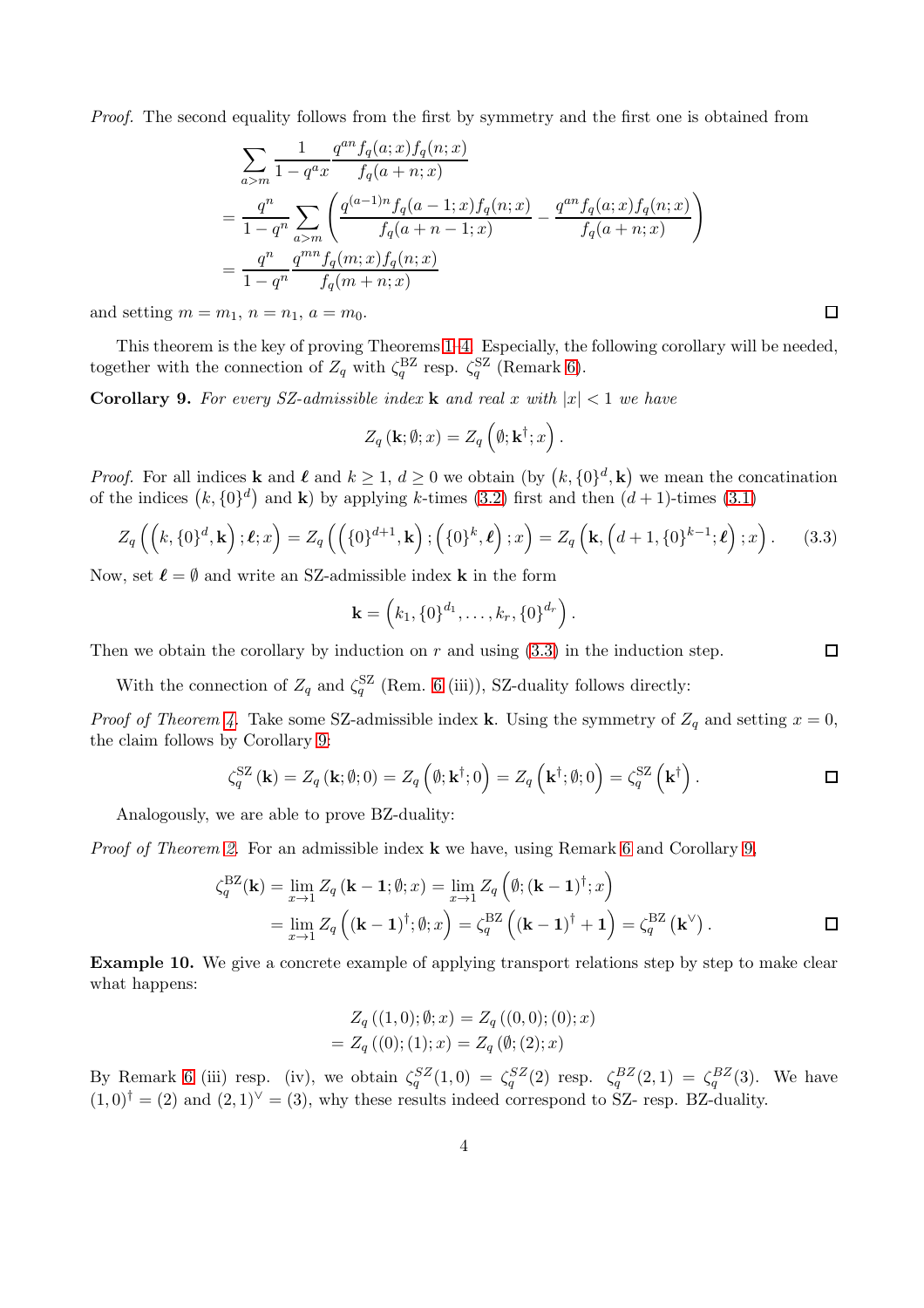We derive in the following the proof of MZV-duality, Theorem [1,](#page-1-0) from BZ-duality:

*Proof of Theorem [1.](#page-1-0)* Let **k** be any admissible index. Denote by  $wt(\mathbf{k}) := k_1 + \cdots + k_r$  the sum of all entries, the *weight* of **k**. Obviously, one has  $wt(\mathbf{k}) = wt(\mathbf{k}^{\vee})$ . We have

$$
\zeta(\mathbf{k}) = \lim_{q \to 1} (1 - q)^{\text{wt}(\mathbf{k})} \zeta_q^{\text{BZ}}(\mathbf{k}) = \lim_{q \to 1} (1 - q)^{\text{wt}(\mathbf{k}^{\vee})} \zeta_q^{\text{BZ}}(\mathbf{k}^{\vee}) = \zeta(\mathbf{k}^{\vee}).
$$

Consider for the proof of Theorem [3](#page-1-3) connected sums of the form  $Z_q(\mathbf{k};\theta;x)$  and the related one of the form  $Z_q(\emptyset; \ell; x)$  using transport relations. In both, we will develop all occurring terms as a Taylor series at  $x = 1$ , mainly we use that for all  $m \in \mathbb{N}$ , we have

$$
\frac{1}{1-q^m x} = \frac{1}{1-q^m} \frac{1}{1-\frac{q^m}{1-q^m} (x-1)} = \frac{1}{1-q^m} \sum_{c \ge 0} \left( \frac{q^m}{1-q^m} \right)^c (x-1)^c = \sum_{c \ge 0} \frac{q^{mc}}{(1-q^m)^{c+1}} (x-1)^c.
$$

*Proof of Theorem [3.](#page-1-3)* Let  $\mathbf{k} = (k_1, \ldots, k_r)$  be an admissible index. Then we have

$$
Z_q(\mathbf{k} - \mathbf{1}; \emptyset; x) = \sum_{m_1 > \dots > m_r > 0} \prod_{j=1}^r \frac{1}{1 - q^{m_j} x} \frac{q^{m_j(k_j - 1)}}{(1 - q^{m_j})^{k_j - 1}}
$$
  
\n
$$
= \sum_{m_1 > \dots > m_r > 0} \prod_{j=1}^r \left( \sum_{c_j \ge 0} \frac{q^{m_j c_j}}{(1 - q^{m_j})^{c_j + 1}} (x - 1)^{c_j} \frac{q^{m_j(k_j - 1)}}{(1 - q^{m_j})^{k_j - 1}} \right)
$$
  
\n
$$
= \sum_{c_1, \dots, c_r \ge 0} \sum_{m_1 > \dots > m_r > 0} \left( \prod_{j=1}^r \frac{q^{m_j(k_j + c_j - 1)}}{(1 - q^{m_j})^{k_j + c_j}} \right) (x - 1)^{c_1 + \dots + c_r}
$$
  
\n
$$
= \sum_{c_1, \dots, c_r \ge 0} \zeta_q^{BZ}(\mathbf{k} + \mathbf{c})(x - 1)^{|\mathbf{c}|}.
$$

Since **k** was an arbitrary admissible index and  $\mathbf{k}^{\vee}$  is admissible too, we get

$$
Z_q\left(\emptyset; \mathbf{k}^{\vee}-1; x\right) = \sum_{c_1,\dots,c_r \geq 0} \zeta_q^{\mathrm{BZ}}\left(\mathbf{k}^{\vee}+\mathbf{c}\right) (x-1)^{|\mathbf{c}|}.
$$

Now, since  $Z_q(\mathbf{k}-1;\emptyset;x) = Z_q(\emptyset;\mathbf{k}^{\vee}-1;x)$  for every admissible index by using the transport relations, the result follows by comparing the coefficient of  $(x - 1)^c$  on both sides.  $\Box$ 

In the same way, we can consider  $Z_q$  (**k** – 1;  $\emptyset$ ; x) when developing  $\frac{1}{1-q^m x}$  around some  $a \in \mathbb{R}$ , i.e.,

$$
\frac{1}{1-q^m x} = \frac{1}{1-aq^m - q^m(x-a)} = \frac{1}{1-aq^m} \frac{1}{1-\frac{q^m}{1-aq^m}(x-a)} = \sum_{c \ge 0} \frac{q^{mc}}{(1-aq^m)^{c+1}}(x-a)^c.
$$

Then it is

$$
Z_q (\mathbf{k}; \emptyset; x) = \sum_{m_1 > \dots > m_r > 0} \prod_{j=1}^r \frac{1}{1 - q^{m_j} x} \frac{q^{m_j k_j}}{(1 - q^{m_j})^{k_j}}
$$
  
= 
$$
\sum_{m_1 > \dots > m_r > 0} \prod_{j=1}^r \sum_{c_j \ge 0} \frac{q^{m_j c_j}}{(1 - a q^{m_j})^{c_j + 1}} \frac{q^{m_j k_j}}{(1 - q^{m_j})^{k_j}} (x - a)^{c_j}.
$$